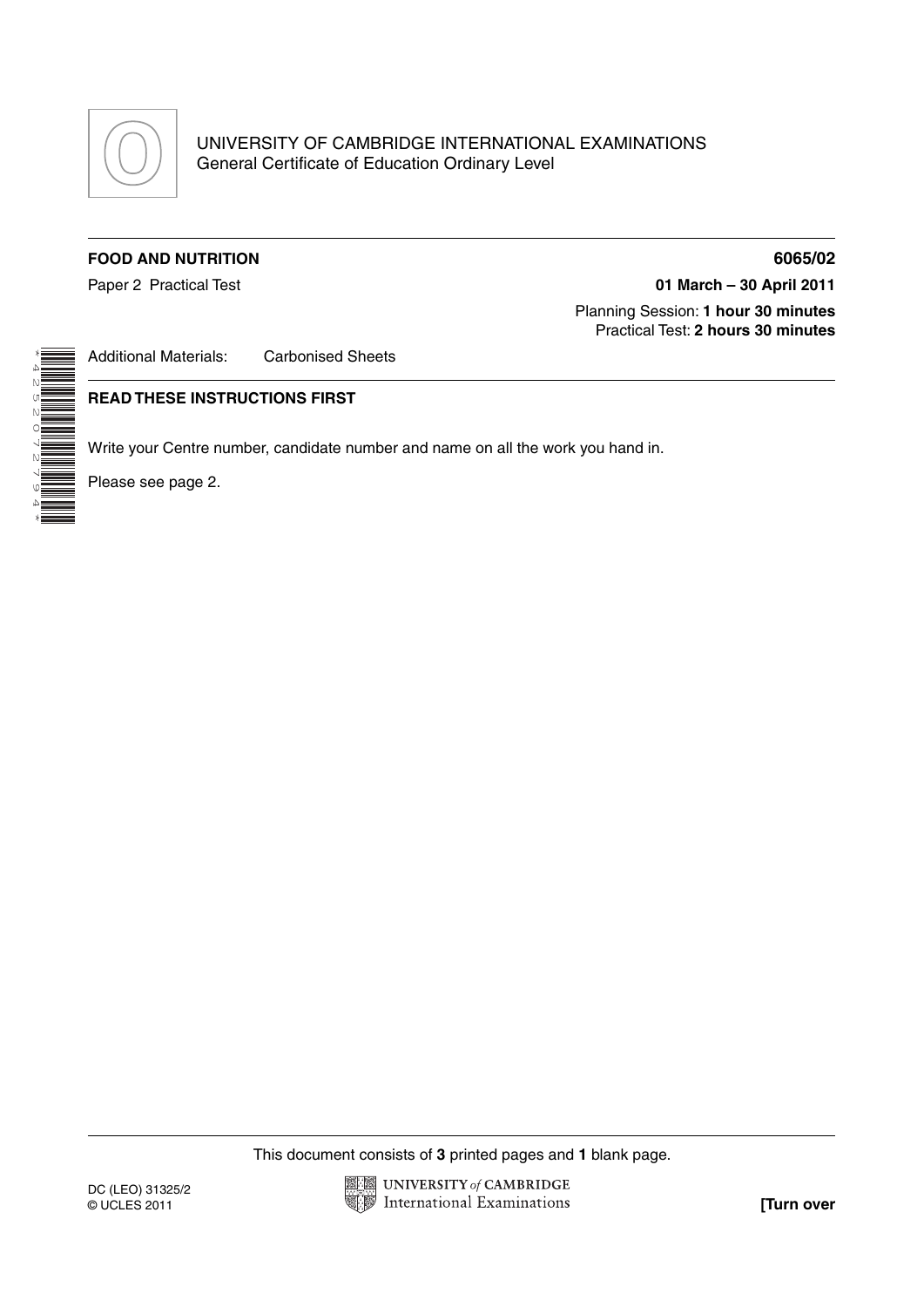## **Planning Session:** 1 hour 30 minutes

When you know which of the tests is assigned to you, read it through carefully, then prepare a plan of work and a list of ingredients as follows, using the carbonised sheets.

- **(i)** Write down the dishes that you decide to make. (Try to choose familiar but interesting dishes which give you scope to show your skill.) Do not copy out the test.
- **(ii)** Beside each of the dishes chosen, give the quantities of the main ingredients required. (A full recipe is not necessary.)
- **(iii)** Make a list of the total quantities of the ingredients required.
- **(iv)** Complete the plan of work briefly to show the order of working, the methods to be used, and the length of time required for cooking each dish. Frozen, tinned and packaged foods (i.e. 'convenience' foods) may be used with discretion, but enough work must be planned to show skill and to occupy the whole of the test period.

The amounts cooked should be sufficient for two or three people, but this may be governed by the requirements of each particular test. Recipe books may be used during the planning, but frequent reference to them is to be avoided during the Practical Test.

Write your **name**, **candidate number** and the **number of the test** on your plan and list. Give them and any notes you may have made, with this question paper, to the Supervisor at the end of the Planning Session. You may not take away a copy of the test or of your plan or any notes (other than your recipe book) and you may not bring fresh notes to the Practical Test.

The question paper and one copy of the plan and list will be returned to you by the Examiner at the beginning of the Practical Test. You will be expected to keep to your plan. At the end of the examination, the Question Paper is to be handed to the Examiner, with your plan and shopping list.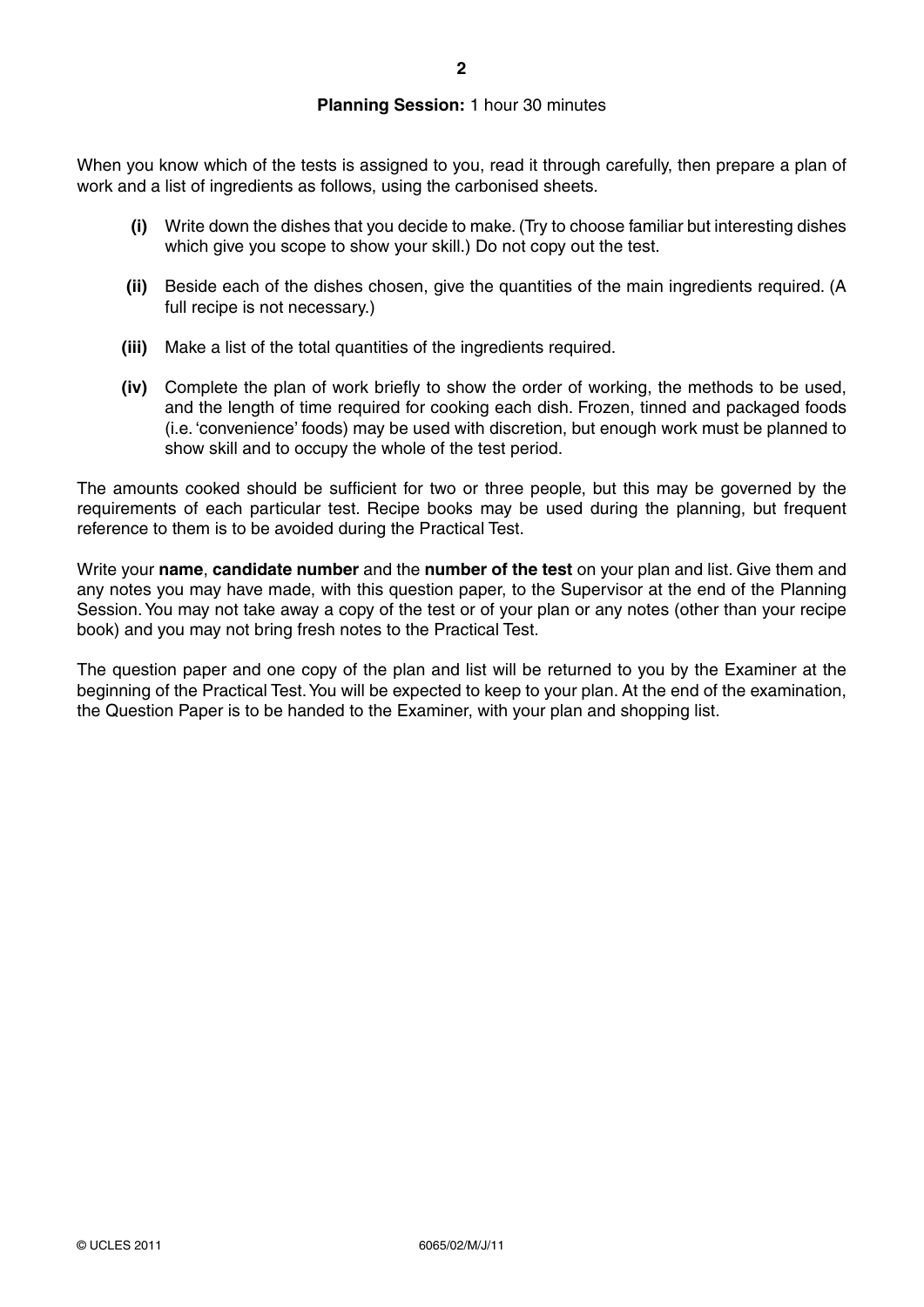- **1 (a)** Prepare, cook and serve a two-course evening meal for two manual workers.
	- **(b)** Make **two** dishes which could be used as part of the workers' packed meal on the following day.
- **2** Prepare a selection of sweet and savoury dishes which would be suitable to take on a family outing. Include a drink.
- **3 (a)** Prepare, cook and serve **three** dishes, each dish showing the use of a different type of flour.
	- **(b)** Use **one** of the dishes from **(a)** in a two-course meal for two friends.
- **4 (a)** Prepare, cook and serve a two-course midday meal for two vegetarians.
	- **(b)** Make a cake by the whisking method and some biscuits by the melting method.
- **5** Prepare, cook and serve **five** dishes which show your skill in the use of the following ingredients:

self-raising flour, rice, cheese, yeast, lemon juice.

- **6 (a)** Prepare, cook and serve a two-course meal which is suitable for a person who is recovering from an illness.
	- **(b)** Make a savoury dish using flaky or rough-puff pastry and a sweet dish using batter.
- **7 (a)** Prepare, cook and serve **three** main-course dishes, each of which includes a good supply of dietary fibre / NSP.
	- **(b)** Use one of the dishes from **(a)** in a two-course meal for your family.
- **8 (a)** Prepare, cook and serve a two-course midday meal for three children.
	- **(b)** Make some small cakes by the rubbing-in method and make a dish which includes fruit.